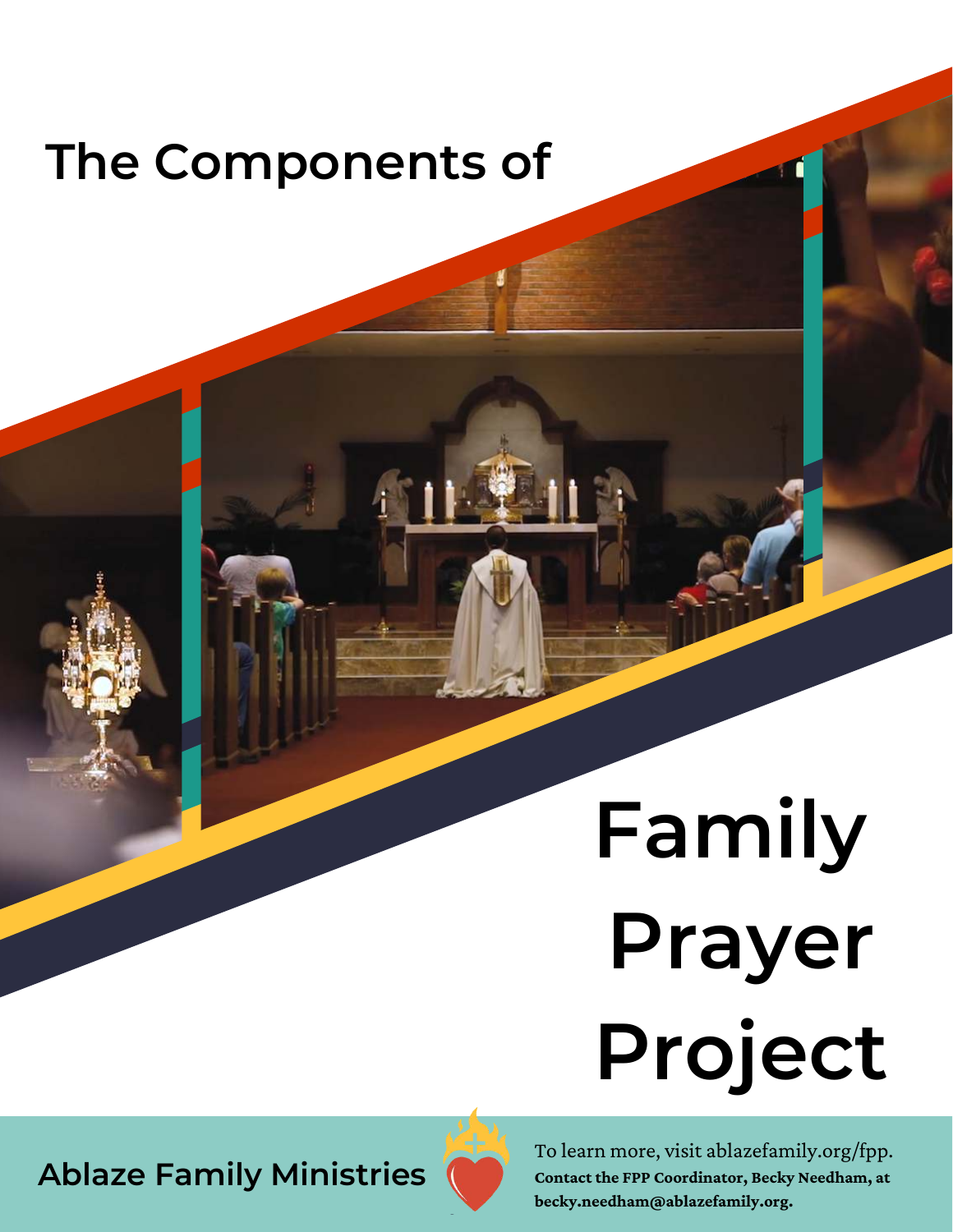

## **What is a Family Prayer Project?**

The Family Prayer Project offers families a prayerful, dynamic, and unique opportunity to encounter the Lord and respond to Him - together. It is intended for families of all ages and stages of faith, and can be organized at the parish or regional level.

"By reason of their dignity and mission, Christian parents have the specific responsibility of educating their children in prayer, introducing them to gradual discovery of the mystery of God and to personal dialogue with Him."

(*Familiaris Consortio* 60)

### **3 Key Components of an FPP**

#### **1. Eucharistic Adoration**

As the **sign** and **cause** of our communion with God and the Church (CCC 1325), so too the Eucharist is the sign and cause of communion within the domestic church - the family. In Adoration, families are given the opportunity to come before the Lord together to pray with and for one another, and renew their commitment to each other in the service of their family mission. Eucharistic Adoration is the heart of the Family Prayer Project, and the movement around which all other pieces are planned.

"As a representation of Christ's sacrifice of love for the Church, the Eucharist is a fountain of charity. In the Eucharistic gift of charity the Christian family finds the foundation and soul of its 'communion' and its 'mission'..."

"The dignity and responsibility of the Christian family as the domestic Church can be achieved only with God's unceasing aid, which will surely be granted if it is humbly and trustingly petitioned in prayer." (FC 59)

(*Familiaris Consortio* 57)

(*Familiaris Consortio* 57)



#### **2. Testimony**

The Family Prayer Project might be someone's first experience of prayer before the Blessed Sacrament, or prayer together as a family. The witness of someone from your community who has already experienced the power of Eucharistic Adoration, will prepare participants for their own encounter, and help them understand the value of this form of prayer.

**© Living Waters for Christ, Inc., 2021. All Rights Reserved. 1**